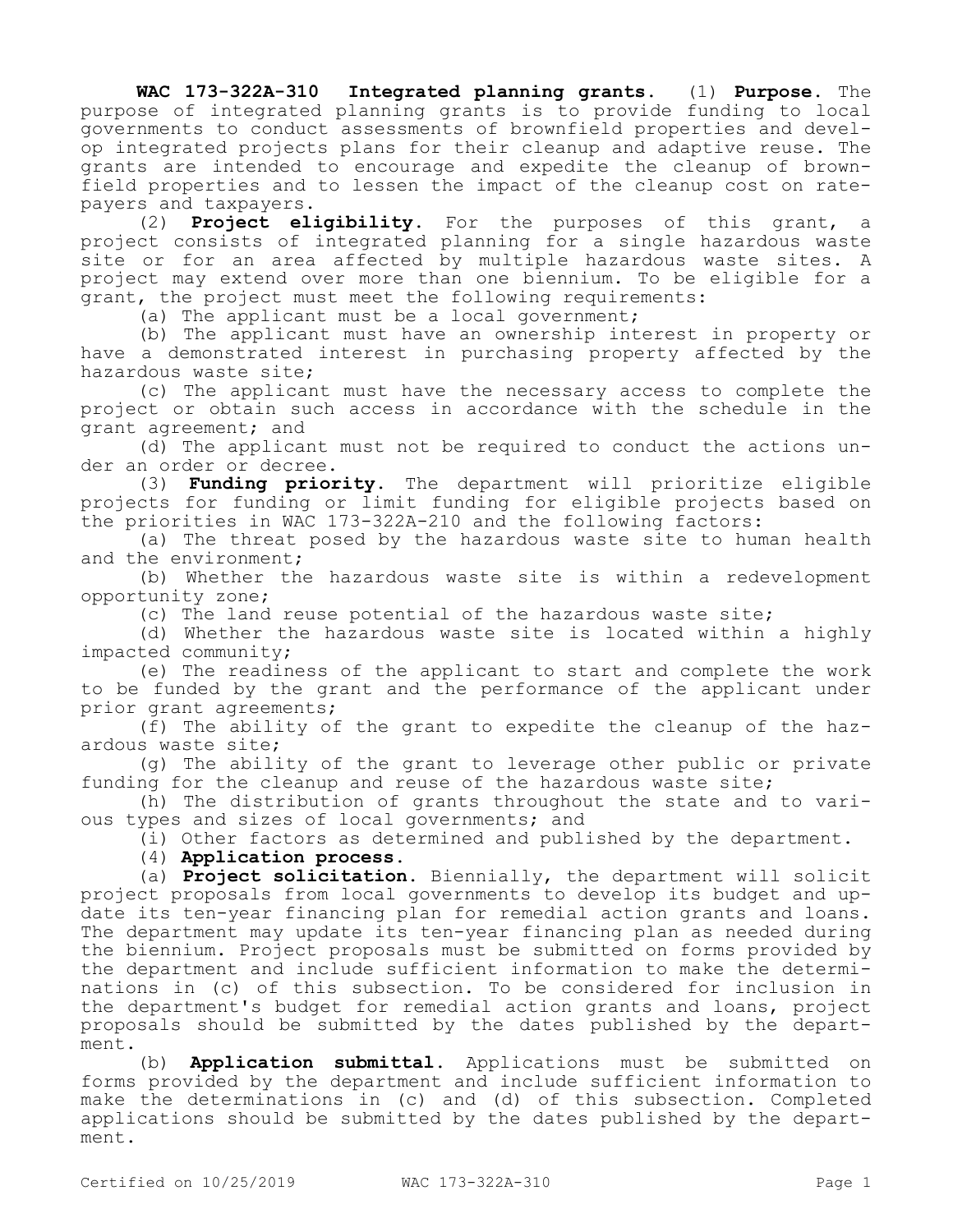(c) **Project evaluation and ranking.** Project proposals and applications will be reviewed by the department for completeness and evaluated to determine:

(i) Project eligibility under subsection (2) of this section; and

(ii) Funding priority under subsection (3) of this section.

(d) **Agreement development.** The department will make funding decisions only after funds have been appropriated. After deciding to fund an eligible project, the department will negotiate with the applicant the scope of work and budget for the grant and develop the agreement. The department will consider:

(i) Funding priority under subsection (3) of this section;

(ii) Cost eligibility under subsections (5) and (6) of this section;

(iii) Allowable funding under subsections (7) and (8) of this section; and

(iv) Availability of state funds and other funding sources.

(e) **Fund management.** The department may adjust funding levels or fund additional eligible projects during a biennium if additional funds should become available.

(5) **Cost eligibility.** To be eligible for funding, a project cost must be eligible under this subsection and the terms of the grant agreement and be approved by the department.

(a) **Eligible costs.** Eligible costs for an integrated planning grant include, but are not limited to, reasonable costs for the following:

(i) Environmental site assessments;

(ii) Remedial investigations;

(iii) Health assessments;

(iv) Feasibility studies;

(v) Site planning;

(vi) Community involvement;

(vii) Land use and regulatory analyses;

(viii) Building and infrastructure assessments;

(ix) Economic and fiscal analyses; and

(x) Any environmental analyses under chapter 43.21C RCW.

(b) **Ineligible costs.** Ineligible costs for an integrated planning grant include, but are not limited to, the following:

(i) The cost of developing the grant application or negotiating the grant agreement;

(ii) The cost of dispute resolution under the grant agreement;

(iii) Retroactive costs, except as provided under subsection (6) of this section;

(iv) Legal costs including, but not limited to, the cost of seeking client advice, pursuing cost recovery, contribution, or insurance claims, participating in administrative hearings, pursuing penalties or civil or criminal actions against persons, penalties incurred by the recipient, defending actions taken against the recipient, and any attorney fees incurred by the recipient; and

(v) In-kind contributions.

(6) **Retroactive cost eligibility.** Retroactive costs are eligible for reimbursement if the costs are incurred during the period of a prior grant agreement, the costs are eligible under subsection (5) of this section, and the costs have not been reimbursed by the department.

(7) **Limit on eligible costs for a project.**